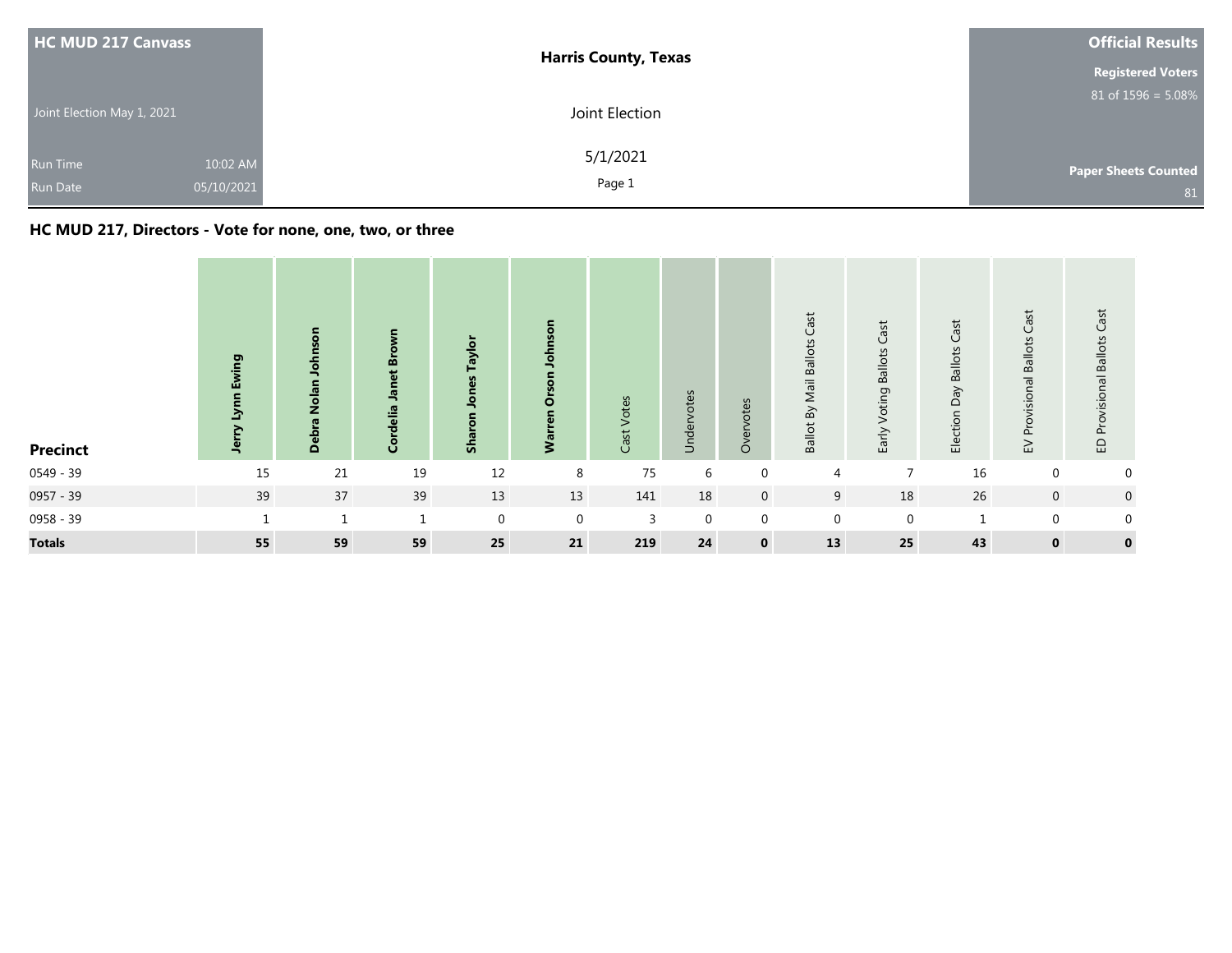| <b>HC MUD 217 Canvass</b>  |                        | <b>Harris County, Texas</b> | <b>Official Results</b>           |
|----------------------------|------------------------|-----------------------------|-----------------------------------|
|                            |                        |                             | <b>Registered Voters</b>          |
| Joint Election May 1, 2021 |                        | Joint Election              | $81$ of $1596 = 5.08\%$           |
| Run Time<br>Run Date       | 10:02 AM<br>05/10/2021 | 5/1/2021<br>Page 2          | <b>Paper Sheets Counted</b><br>81 |

## **HC MUD 217, Directors - Vote for none, one, two, or three**

| <b>Precinct</b> | <b>Total Ballots Cast</b> | Registered Voters | Turnout Percentage |
|-----------------|---------------------------|-------------------|--------------------|
| $0549 - 39$     | 27                        | 897               | 3.01%              |
| 0957 - 39       | 53                        | 582               | 9.11%              |
| 0958 - 39       | $\mathbf{1}$              | 117               | 0.85%              |
| <b>Totals</b>   | 81                        | 1,596             | 5.08%              |